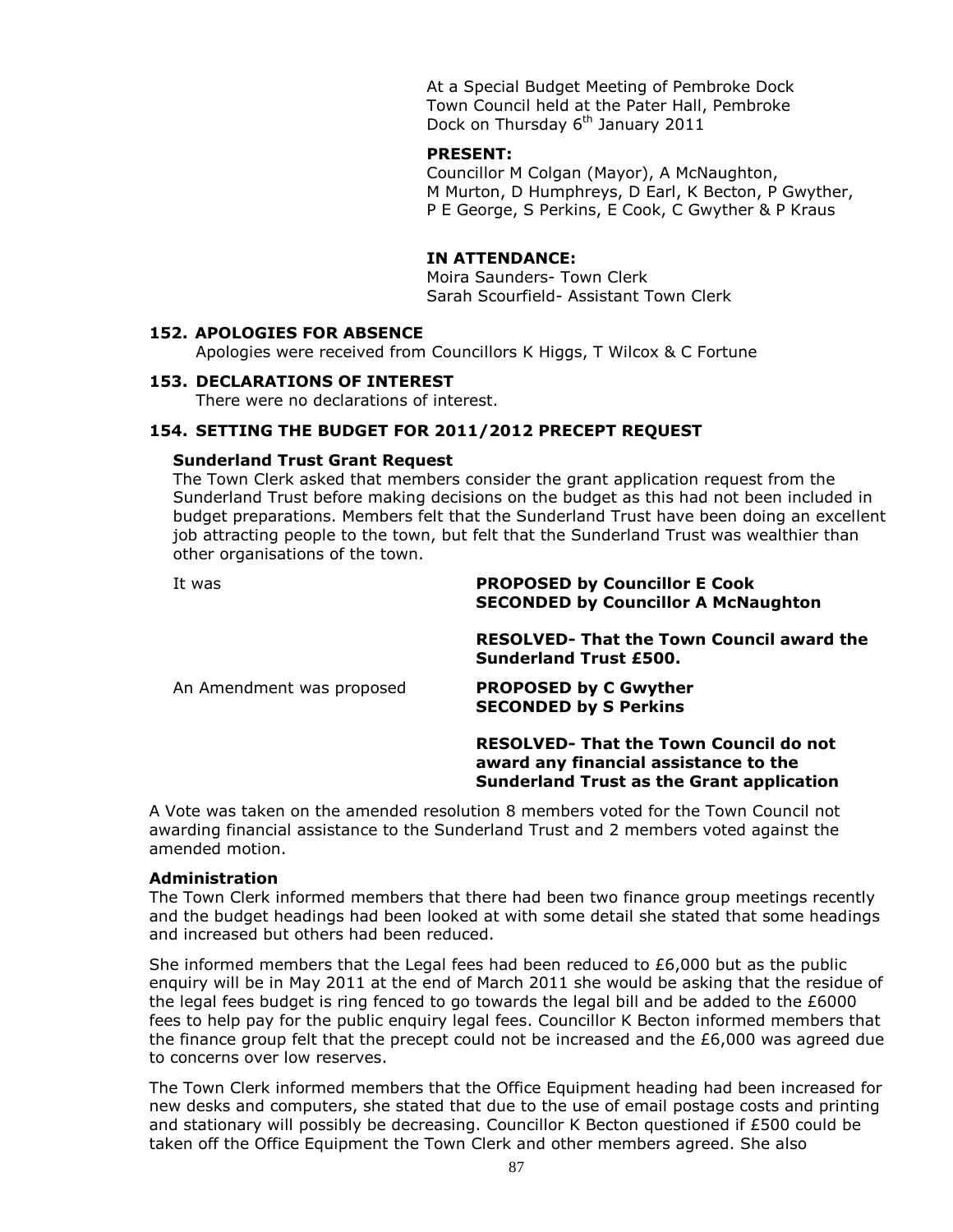commented that the Training heading seemed to be high, it was commented that the training budget seemed to be low and courses are expensive. The Town Clerk stated that most courses are subsidised and that she would be happy for the training heading to be reduced by £250.

#### **Salaries and Wages**

The Town Clerk informed members that the Wages and Salaries heading will be staying the same.

## **Official Entertainment**

The Town Clerk informed members that the Mayoral and Deputy Mayor Allowances have stayed the same, and the Official entertainment heading had decreased by  $E$ 500. She stated that this budget heading was mainly used for Civic Dinner costs.

#### **Pater Hall**

The Town Clerk stated that there is no change to the rates and rent for the Pater Hall.

#### **Town Decoration & Improvement**

The Town Clerk informed members that the Christmas Lighting heading had increased by £3,000. She stated that extra work would need to be done for next year as permanent fixings would be needed and also some of the lights may need to be replaced.

The Town Clerk stated that the Maintenance Pump House heading had been decreased she informed members that materials for the new fascias would be purchased before 2011/2012 financial year.

The Town Clerk informed members that the Hanging Baskets heading had been reduced as the full amount had not been spent last year.

#### **Section 137**

Members felt that £100 could be taken off the Donations heading to bring it down to £1,500 to which all agreed.

The Town Clerk informed members that the figure for the Pater Hall Community Trust had increased she stated that this was based on last years contribution as this amount is a donation towards the Wages for staff. It was suggested that a contingency of  $E$ 5,000 was added for the Grant Pater Hall as there were issues surrounding this heading which had to be discussed at the next meeting of the Town Council. The Town Clerk stated that with the budget as it stood there was a surplus of £5,000 which could be allocated to the Pater Hall Grant if members agreed at the next meeting.

#### **Miscellaneous**

The Town Clerk informed members that there was no change to items in this heading.

Members felt that £4,800 was a lot of money for CCTV contributions and felt that the Town Clerk should contact the Local Police Force again to clarify if the CCTV in the town has helped solve crimes in the area.

## **Promotion of Tourism**

The Town Clerk stated that the Promotion of Tourism heading had been reduced by £500 and the Summer Festival heading had been increased by £500.

The Town Clerk informed members that reserves of the Council were very low and any surplus not used within the budget would be added to reserves.

She stated that the precept request would be £151, 000 which is calculated at £45.82 for a Band D property in the Pembroke Dock area. Members requested that a press release is sent to the Local Paper stating that the precept of Pembroke Dock Town Council has stayed the same for 2011/2012.

# It was **PROPOSED by Councillor S Perkins SECONDED by Councillor D Earl**

**RESOLVED- That the Town Council adopt the proposed budget with the agreed alterations to**